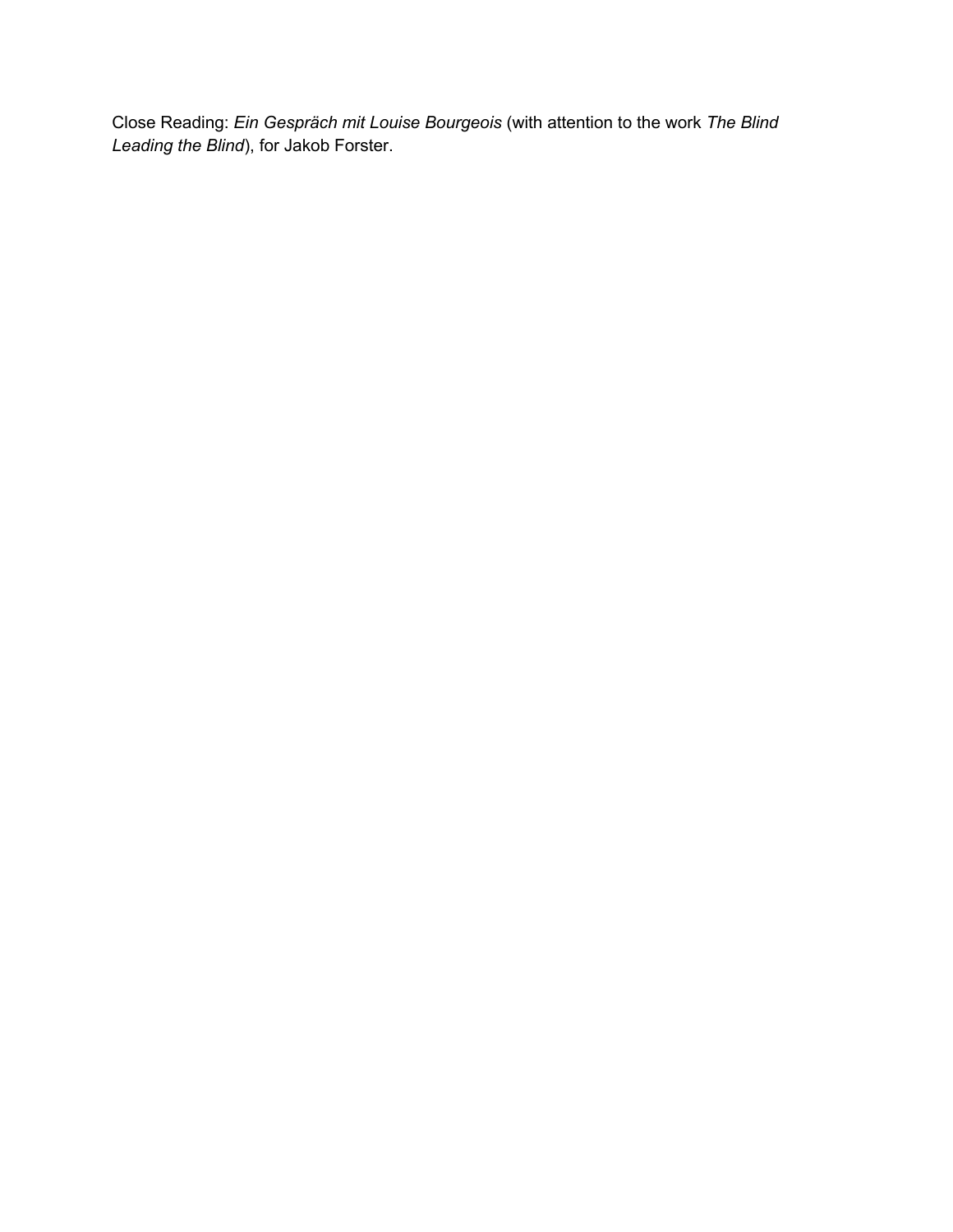We were told we were too too loud, because we are the loudest in the group, the American and Brit. I find it hard to work quietly most of the time too, because if I'm excited about something it's hard for me to contain the excitement to low level noise. I always wonder if I'm culturally loud, or if I'm just clumsy with my volume.

But we've worked together in this way before, on Google Docs collaboratively writing, so we will carry on like this.

The book itself is softcover, but the nice type of softcover - almost hardcover. It's very well read, the spine is worn and it doesn't seem like Jakob minds just throwing it into a backpack or onto a pile or desk. The designer I think must have accounted for this - the colour pink is ripe for dog-eared corners and the stains it has acquired (a notable one is a dark streak near the edge like from a pencil, you just suggested. What about if it was from a jean pocket? I can imagine Jakob having this in his pocket actually, it seems like the sort of thing he'd just carry around in case he needed to wait for a bus or something. Not that anyone waits for buses here anyway. Maybe this is a new smudge actually, he looks like he's wearing raw denim today. It's also on the back! I could never treat a book this way, I find it hard to lend people books because I like for them to look brand new always. I'm the opposite! I destroy books. I don't like lending them, because it means they have time and space away from my life with them, destroying them. It also means I don't particularly like borrowing books, because I can't treat them the way I treat my own. I like when pages go from paper to almost fabric. I hate borrowing books too and I thought it was just me who felt that way, but because I like to have my own new book forever and ever. My mum and dad just sent me a selfie.

We may be looking closely at the object because the book is in German, a language neither of us speak. Right now, we are not speaking at all, as an exercise, even though people are speaking around us. It's interesting because the book is in German and we don't understand it that we're looking at the colour, but also I think it's interesting because this book is definitely familiar to me, I'm sure I've seen an English copy or if not I've read interviews with Bourgeois so I feel like I must know the content in some way, but not understanding the text means it's an object and less of a book to me. It's almost lost its use?

Knowing the little (or maybe enough? Not sure) I do about Louise Bourgeois though, I think she'd approve of this relationship to this object that contains a conversation that we cannot access. What I'm thinking of now is the most memorable piece I've seen of hers, or really just the most prolific, which is a giant spider outside the National Museum in Ottawa, in Canada of all places. You can stand underneath her belly (the spider's belly), her eight legs surrounding you, which now that I am thinking of it is related to this multi-legged table. I didn't know this work before, but you did.

I like the way that all of her work I've either seen in museums, or in books has this definite feeling of being small or legged or having legs involved somehow. I remember being really young and going to see her exhibition in the Turbine hall in TATE Modern which had the big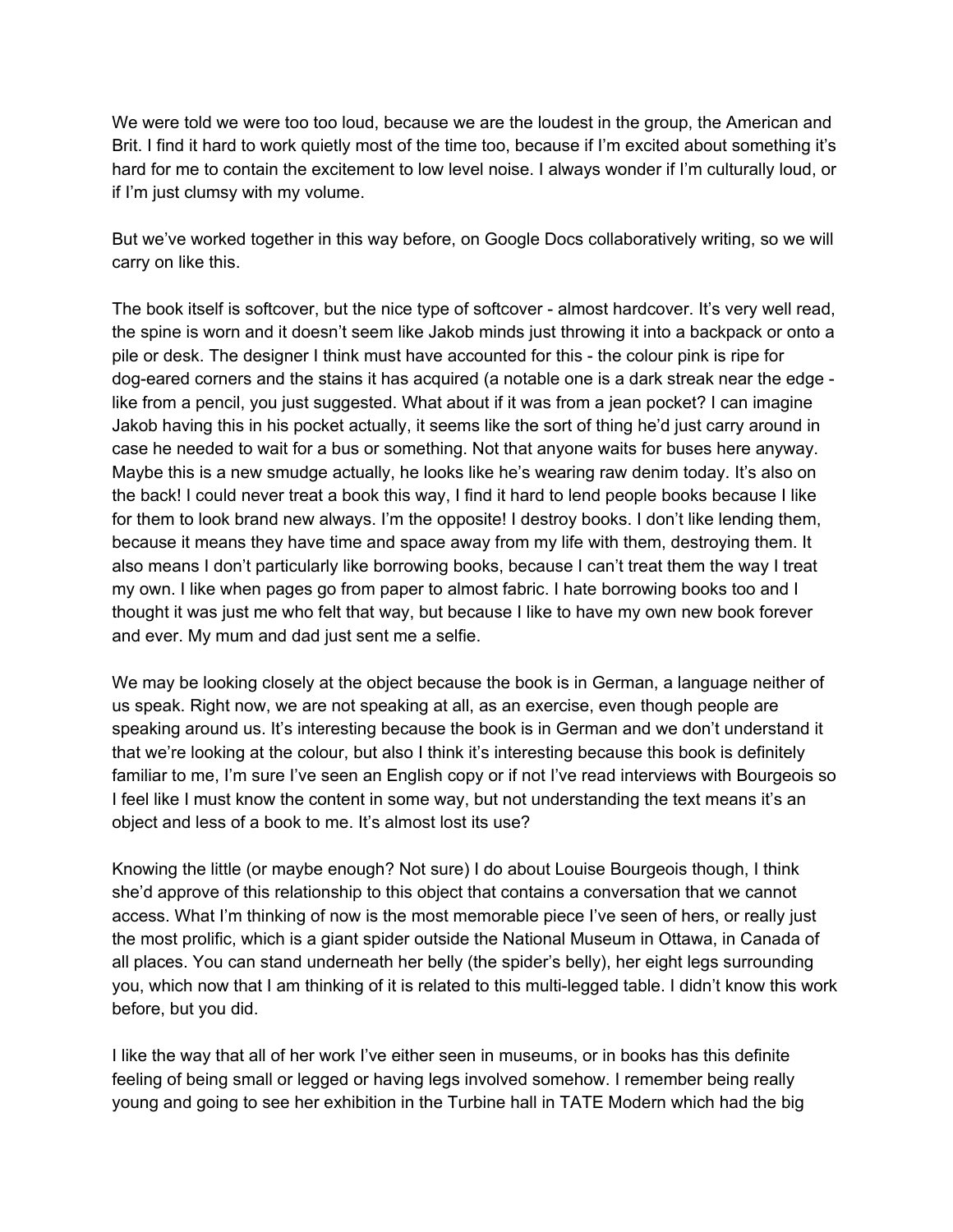spiders but also loads and loads of hospital style bunk beds. Part of that was maybe witnessing it as being really small, but maybe also because she wants you to be aware of your position in a space and not just about the legs you see in the work. This like title the blind leading the blind is interesting because the blind I feel must be very aware of how their legs move and interact with the space. I don't know though obviously.

Jakob introduced this object with a context he must have gotten from the interview we can't read, that the work is coming from a memory of Louise as a child crouching underneath her family table and seeing the bellows of some type of insinuated power structure. The blind leading the blind, like the way the hierarchy of the family is established by the status quo but how they are performed in arbitrary ways in each particular family. I'm actually thinking now of Kate's book launch, the last time I thought about what it was like being a child, because I haven't been around much children since I moved here (a big shift from my life pre-Rotterdam). These kids scrambling around made me think of my sister and I at openings, or adult parties, or dinner parties at our house - this literal lower level of sight, a different perspective of a social gathering and space that is filled with knees and ankles and socks and shoes, legs as something to dodge between and hide behind. No faces! Which is blindness in a way.

I'm really glad you brought that book launch/children thing into it actually, because I was scrambling under the table too that night and it's so funny what a different world you live in when you are kind of hidden but everyone knows you're there. Like the whole idea of children being blind to adult things, so by being under a table playing and eating all the crisps you can grab from the snack table and there's this important event happening around you that you're just oblivious to (*God I was so hungry that afternoon and so envious of the handfuls of peanuts those kids were permitting themselves to that I couldn't myself- I ate a lot of carrots that night but also I think I was hungover and trying to stop myself drinking too much beer again*). So back to the work- LB being under a table, and experiencing these family dynamics and seeing these legs and feeling so small and possibly also realising that adults didn't know what was going on anymore than children did.

I wonder now that we are talking about the view of the observant invisible child how this plays into Jakob's personal history - I'm thinking of the book he published of the diaristic entries of his grandmother. I'm also thinking about the method of the artist as the invisible observant as well. Bernd mentioned in a studio visit recently and also at Katharina's assessment the role of the Hausmeister, this position in the house that is utilitarian but grants full access to the space and the system of the space, often more so than the occupants themselves. I was also a housecleaner, and it is expected that my clients never noticed me, but would miss me when I was gone - that kind of thing.

Interesting too that he mentioned when he introduced it about his interest in personal histories in his own work. Bourgeois is known for the personal in her work and the autobiographical nature of her practice, but it's something I'm always quite scared of in my own work so I'm envious if Jakob is able to do this so explicitly. Being afraid of subjectivity is why I'm here I'd say. We can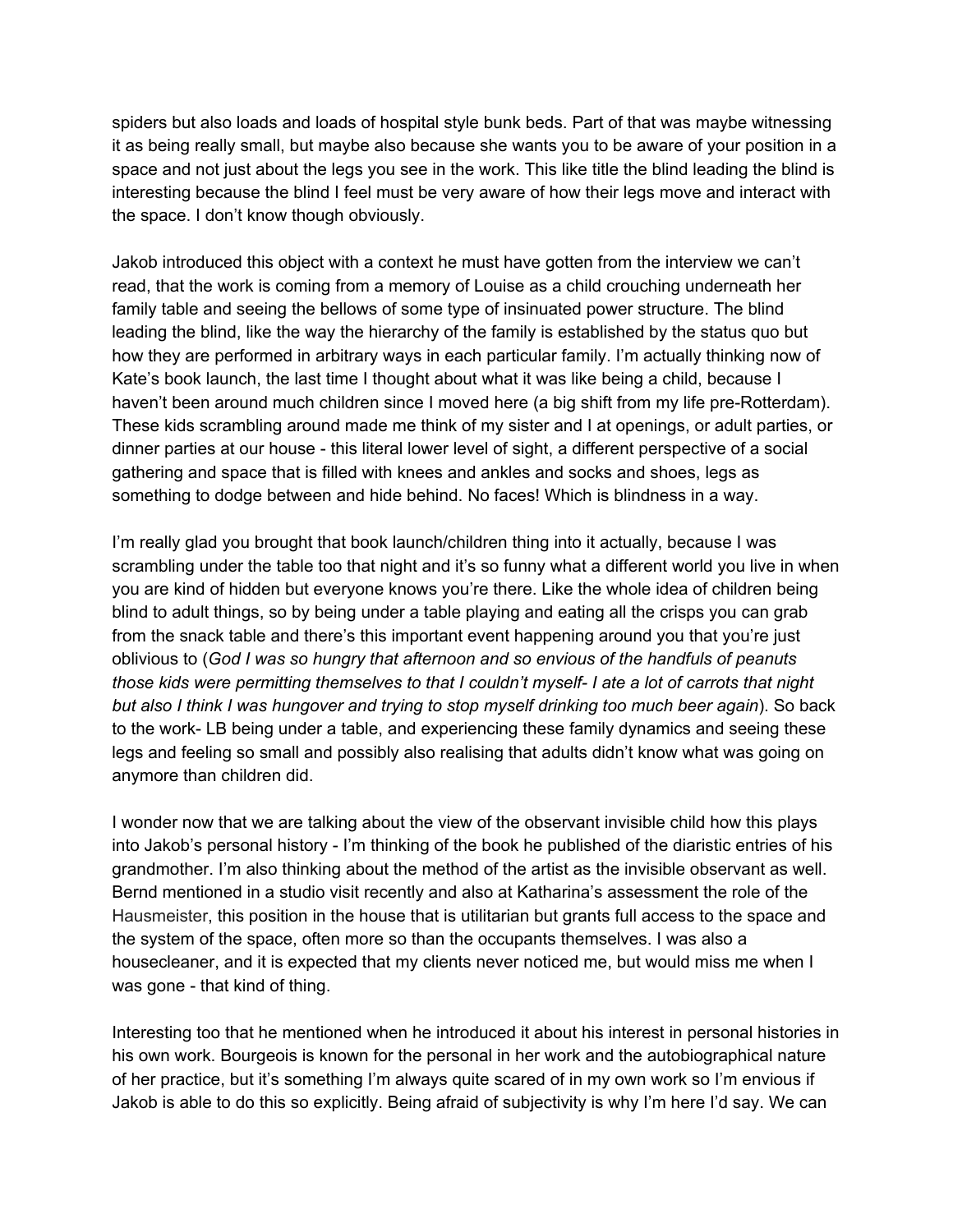also talk about the legacy that Bourgeois has left, now that she's passed - is her elevator pitch that she was an artist recognised (arguably) too late in life, with an abusive father? (It's important to add here that I've been picking up on the American spelling whenever you write and have now decided to start correcting to British English spelling- but who's right you know? Like we're both right in our own countries so is it ignorant for me to correct that when probably Jakob learnt American English spelling anyway?) (No, I absolutely am certain Jakob learned English spelling and grammar. But also living in Canada, I say colour instead of color now, and my American friends shame me for it over text, and now I'm here being shamed again, shame, shame).

Back to the work, again. The sculpture itself stands at attention, with a lot of tension. Attention with tension. I'm presuming it's painted wood, although I can't be confident in the translation of the material list, because again, it's in German. It's painted red and black. I've seen it in real life, in Edinburgh a few years ago, and it's smaller than I imagined it would be in photos. Looking at the dimensions listed. I rarely understand dimensions in books. Especially in cm, back to the shame shame shame of only being able to see in inches, the length of the almighty's toe :(.

Should we talk about feet and shoes? How the sculpture stands on (just counted) twelve legs? It's very precarious. Like it BALANCES. The legs taper like wedges, and stand on the very thin tip - on tip toes, certainly precarious but in the abundance of legs, almost like a tip-toed march. 12 legs- 6 people. True, two adults at least. Who are the other four? It looks like 3 pairs are painted black or is it the shadow? 3 adults? 14 legs not 12. 7 pairs. It's indistinguishable legs of furniture and legs of people sitting at the table. Maybe two pairs are the table's legs. Yes, table legs. Four are table legs, the red pairs, the three black pairs are people? Mother, father and Louise. But maybe we're unpacking it too much, maybe the table has no legs at all and the people around the table are what support the tabletop, the metaphor that they are all performing towards a communal surface.

I think we should move on.

Let's talk about the fact it's owned by Hauser and Wirth. I feel like that's significant in that she was recognised later in life and now all her work is owned by major collectors and museums. Books like this being produced all the time, probably bought every single day. But the work is SO personal. How would it feel to sell something that's a part of your soul?

Bourgeouis was radically subjective in her presentation of her work, which I always found very refreshing - this story of the artist untethered from her making. She must have still been alive when this was published, she only died a couple years ago. Published 2011, when did she die? She died the year before. Did you ever see her insomnia drawings? Sketches and notes on scraps of paper she found lying around the house when she couldn't sleep. All framed and shown in the same way and with the same respect as she would have shown the Maman spiders. Her making was very immediate, and a reaction, a process and way of just going through life. Not about which part of the making was art, but that all of it was art, the way she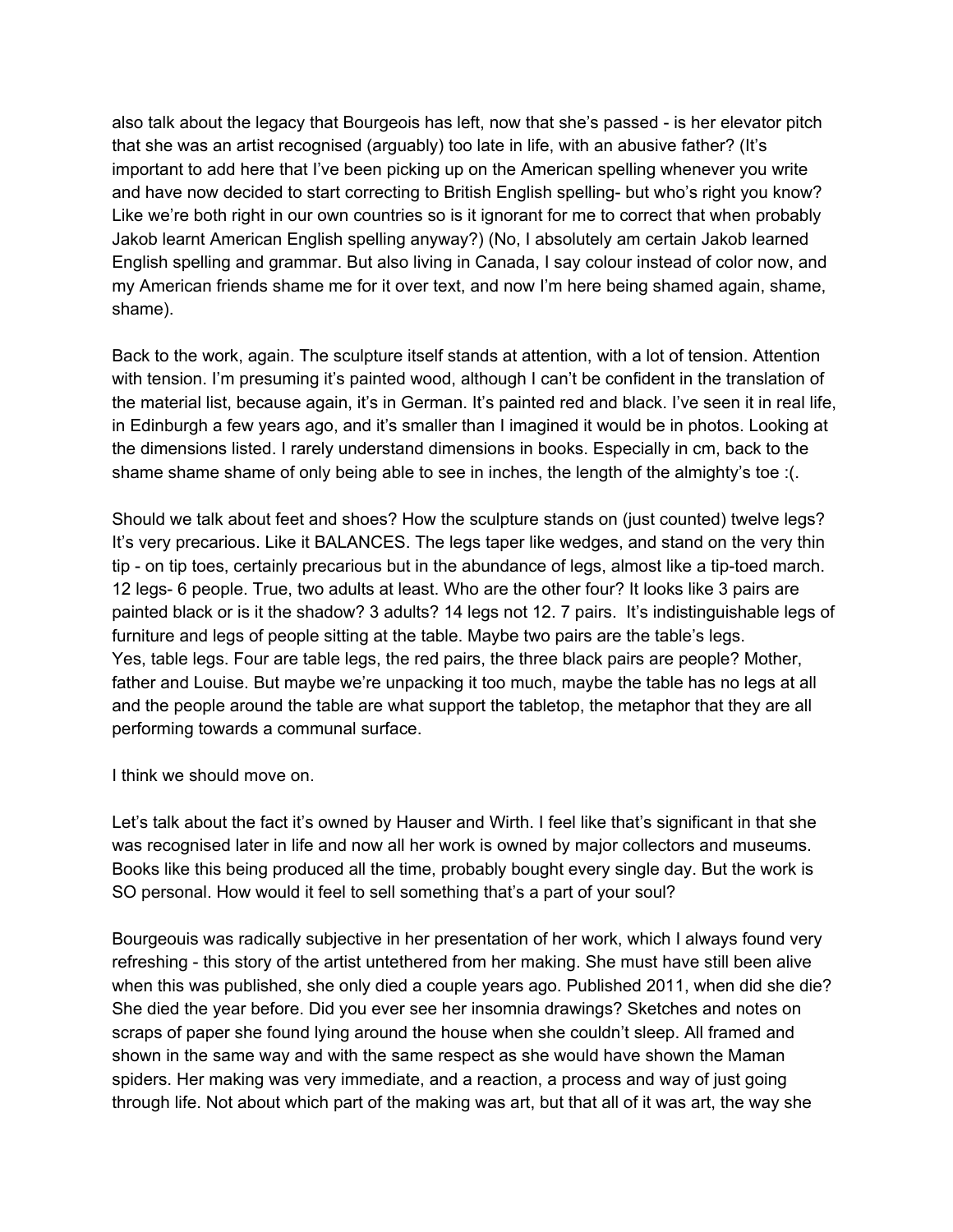peeled oranges for example. There's a beautiful video of that. There's a story behind everything she made and everything she did.

I've been saving all my orange peels in the studio and recently vaccum-formed them unsuccessfully to a printed tablecloth, but intend to try again with more citrus, so watching that was so relevant.

How is this about the blind leading the blind?

Jakob giving us this book actually, like a gift, is a bit of the blind leading the blind. Us watching a video of Louise speak about her father's crude dinner joke with an orange is blind leading the blind. Reading this interview with Donald Kuspit and Bourgeois, for Jakob, is blind leading the blind too. So is the message we should trust the blind because we are too?

They say that if you lose one of your senses, the others are heightened. So if you were blind, maybe you would hear really well. I think the fact that we can't read the interview or any of this book means that we're heightened into reading into what we know, or what we think we know and the way the book came with this black and white photocopy in the same page it was copied from. Why did he bring both? He talked about it but I can't remember. It's strange to me, to see it here in this book, not glossy, but colour printed and then to see a grainy photocopy of the exact same page. It has a redundancy - he mentioned he prefered the colour photocopy to the photocopy, so why include the black and white at all? I think it's a bookmark, which is nice, a duplicate of the page we are directed to look at, like a pointing hand and a rough placemark of where we should look. But the black and white is very striking, I think it holds the same power as the colour.

This talk of the pointing hand, and the way that we're using a copy of the page we're on to mark the page, reminded me of this link we looked at in facetime last weekend: [http://www.pointerpointer.com](http://www.pointerpointer.com/)

Ok, so back to this then.

Maybe we should look at the pages beyond this one. Wow, venturing, so adventurous, literally was not a possibility in my mind somehow. It seemed like madness to me to go beyond the cover and this page, but I think I'm ready now, after lunch. Sure, let's identify attitude and emotions by widening the frame a bit.

So this page I just opened has a photo of Bourgeois holding a poster style print with clear black lettering saying BE CALM on it. Her work is hugely emotional. But this seems so bold. Performative almost. Actually I can work out that on the pages opposite is a timeline of some life highlights between 1994-2010. It ends with her death in New York on May 31st. Maybe highlights was the wrong word there.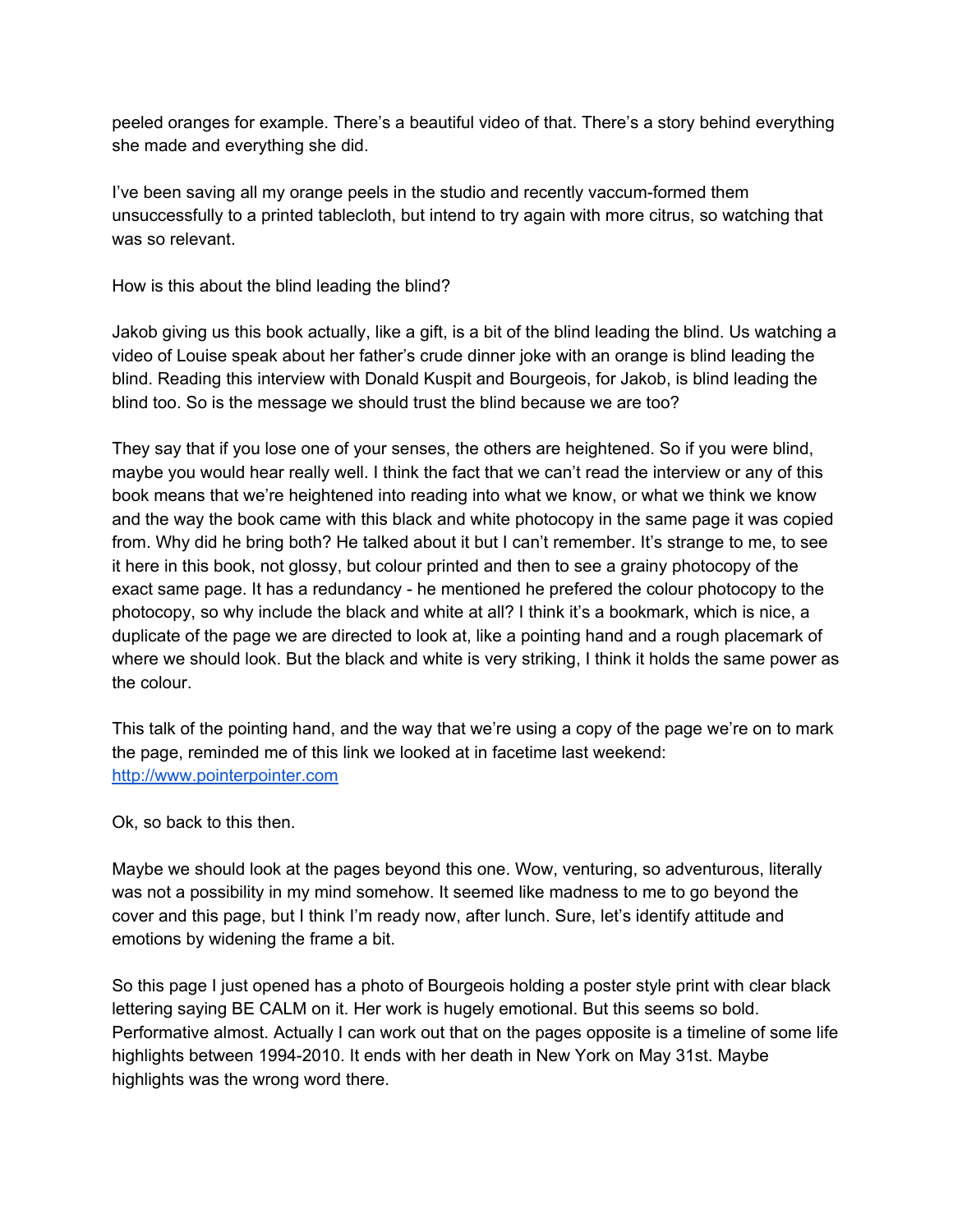I've been thinking about writing PATIENCE on my studio wall in light pencil but super high up so that I can't access it ever again without a ladder, some kind of mantra to myself. Be Calm works in a similar way, both require such self-trust and confidence. Louise as a confident and centred artist, accepting chaos and messiness of life.

This has really gotten me thinking about when I lived in Boston and my friend Alicia used to take me out of the city to walk up mountains at the weekends and she had this bit of paper on her dashboard which spelt out breathe but upside down or backwards I can't remember so she could see it reflected in the glass of the windscreen and it calmed her down when she was driving or was stressed or had road rage. So she read it on a perpetually changing backdrop of the environment so it was always present and of the moment it was being received, that's really nice. Can we open another page?

I've always loved that print. You know so much of her work, so much more than I do. Funny, when thinking about that ladder in the ceiling freeshop thing Alex did? Yeah, the ladder I'll grab later today to write patience on my upper wall. The work is called He Disappeared into Complete Silence. Sounds like a feminist pipedream. I wonder if it was realized, in 1947. She's actually quite sarcastic, dark and funny, no? Yeah, I agree, but maybe that's because we're looking back on it at a time when feminism and feminist notions are more commonplace? I think her outspokenness on all these (still very present) issues was maybe a reason why she wasn't recognised earlier on in her career? Sure, like these ladders hitting a literal ceiling, a deadpan way to present symbols of direct utility in a purposeless way, metaphorical. Could have been useless to an art audience comprised mainly of men. I'm not sure how to talk about this work in this context, actually, if you couldn't tell...Shall I turn the page?

Oh tippy toes again! Legs are back. I hear noises with this one and thinking back on the table that started us on this, I think I hear noises with all the legs. Not a clomping of boots but some type of deviant sneaking, maybe a string being plucked at every step.

It's beautiful the way one of the legs I think touches the floor, where the other hangs just slightly above. In mid motion, and it looks as if they're not affixed to the wall but hanging from the ceiling, so maybe they even sway, a bit kinetic. At least the one foot lifted implies kineticism. Have you noticed the way the titles have been translated into German too? I didn't think that was something that got done very often, because of the very specific ways in which words are intended in the particular language the artist has chosen to title them in. I was wondering, that if she was French, why not in French? Unless she titled in English? Maman was in French, but I'm unsure of the others. I have to pee. I'll look into the titling while you're gone. She moved to America in her 20's, so I'm guessing from then on English was probably more widely spoken in her life than French? Ah, that makes sense.

Ok these limbs, these legs. Like socks, but I assume from wood or a solid material. I thought bronze, but in German it's listed as Gummi.